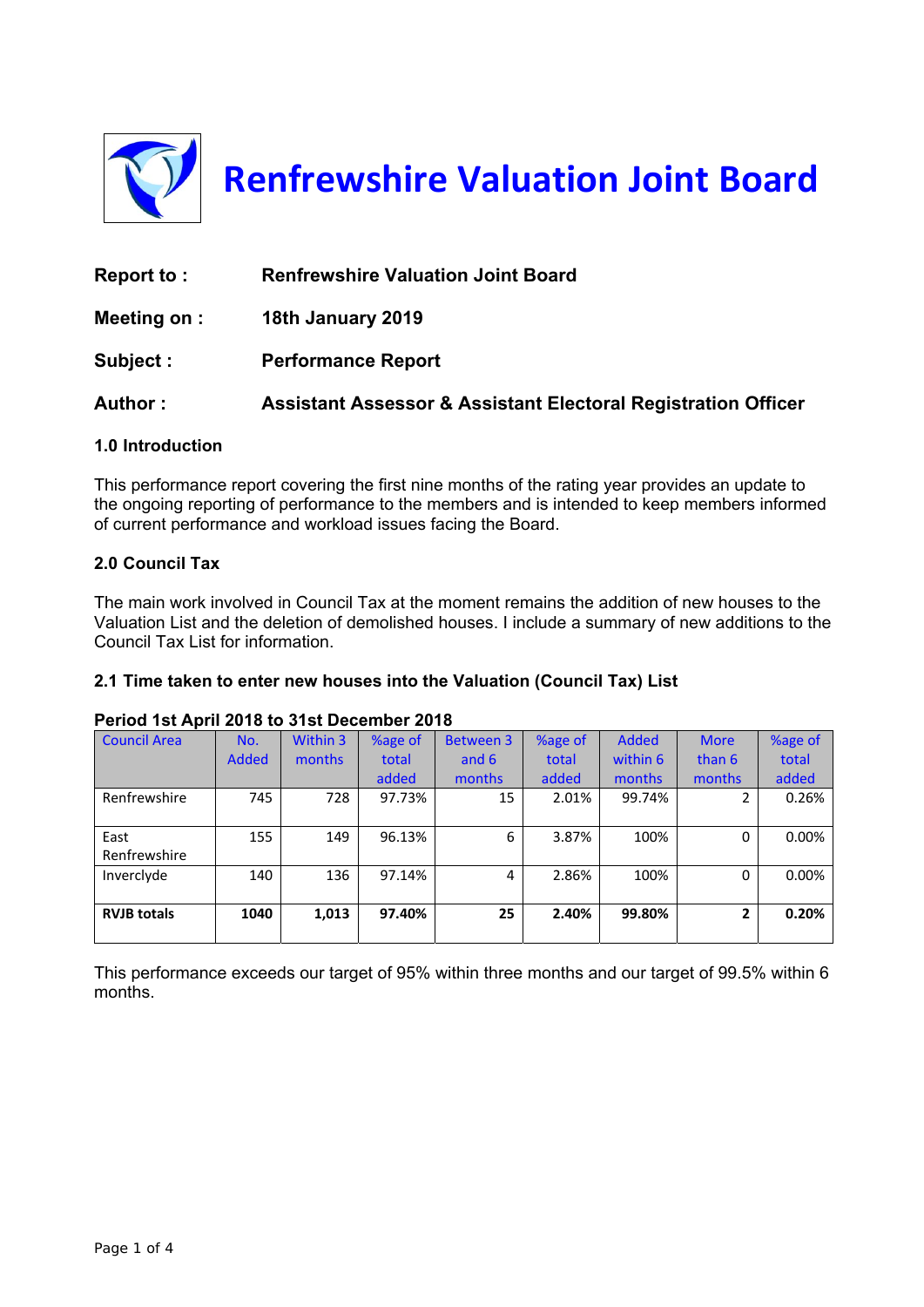In the period from 1 April 2018 to 31st December 2018, the average number of days taken to add a house was as follows:

| <b>Council Area</b> | No. Added | Average<br>No. of |  |
|---------------------|-----------|-------------------|--|
|                     |           | Days              |  |
| Renfrewshire        | 745       | 28.58             |  |
| East Renfrewshire   | 155       | 34.46             |  |
| Inverclyde          | 140       | 33.70             |  |
| <b>RVJB Totals</b>  | 1040      | 30.14             |  |

This measure exceeds our internal target of 38 days.

# **2.2 Information on Deletions from the Council Tax List**

The main reasons for deleting a property from the valuation list would be: where the property is demolished, where a house is now being used for Non–domestic purposes or where two or more houses are combined to form one house.

#### **2.2.1 Number of Deletions from the Valuation (Council Tax) List between 1st April and 31st December during 2017 and 2018**

| <b>Council Area</b>      | No.            | No.            |  |
|--------------------------|----------------|----------------|--|
|                          | <b>Deleted</b> | <b>Deleted</b> |  |
|                          | 2017           | 2018           |  |
| Renfrewshire             | 20             | 170            |  |
| <b>East Renfrewshire</b> | 9              | 16             |  |
| Inverclyde               | 48             | 92             |  |
| <b>RVJB Total</b>        | 77             | 278            |  |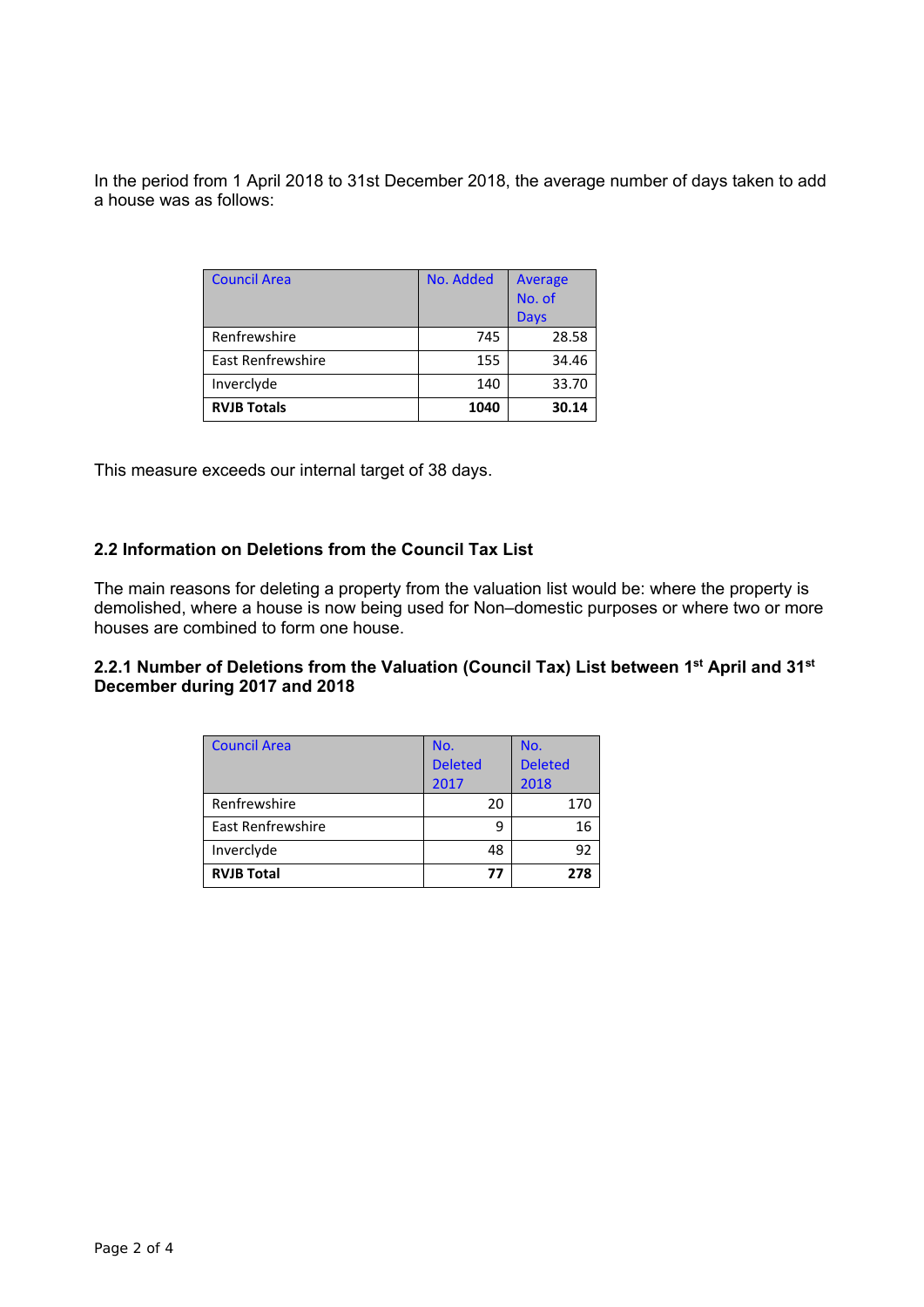# **3.0 Non-domestic Valuation**

One of the main areas of work in non-domestic valuation at the moment is the maintenance of the 2017 valuation roll. The table below is a summary of the statutory amendments carried out to the current Valuation Roll over the last nine months. These are new entries being added to the Roll, entries being deleted or properties that have been altered. Each of these amendments has been made after a member of staff has inspected the premises.

| 3.1 Time taken to make statutory amendments to the Valuation Roll   |
|---------------------------------------------------------------------|
| (excluding appeal settlements and amendments to prescribed entries) |
| Period 1st April 2018 to 31st December 2018                         |

| <b>Council Area</b> | No. of | Within 3 | %age of | <b>Between</b> | %age of | <b>Added</b> | <b>More</b> | %age of |
|---------------------|--------|----------|---------|----------------|---------|--------------|-------------|---------|
|                     | Alt'ns | months   | total   | $3$ and $6$    | total   | within 6     | than 6      | total   |
|                     |        |          | added   | months         | added   | months       | months      | added   |
| Renfrewshire        | 228    | 178      | 78.07%  | 46             | 20.18%  | 98.25%       | 4           | 1.75%   |
|                     |        |          |         |                |         |              |             |         |
| East                | 76     | 61       | 80.26%  | 10             | 13.16%  | 93.42%       | 5           | 6.58%   |
| Renfrewshire        |        |          |         |                |         |              |             |         |
| Invercivde          | 109    | 84       | 77.06%  | 17             | 15.60%  | 92.66%       | 8           | 7.34%   |
|                     |        |          |         |                |         |              |             |         |
| <b>RVJB totals</b>  | 413    | 323      | 78.21%  | 73             | 17.68%  | 95.89%       | 17          | 4.11%   |

The above alterations to the Valuation Roll are value changes only and do not reflect alterations where overall value is unchanged, changes to occupancy details or other administrative changes.

The performance at this period in the financial year with regard to our target of having 80 % of alterations actioned within 3 months has been narrowly missed. However, performance over the 6 months period has recovered the position as the target of 95% of alterations completed within this time period has been achieved.

# **4.0 General Conclusions**

Valuation staff have been heavily involved in discharging the statutory duty of disposing of the 2017 Revaluation appeals throughout 2018 and aim to have disposed of approximately 70% of these appeals by the 1<sup>st</sup> April 2019.

Disposal of revaluation appeals is resource intensive and the appeals for the 2017 Revaluation have been particularly challenging. In addition, there have been two long term staff absences, and this has put a particular strain on our resources as the Board has less qualified valuation staff to facilitate the disposal of appeals as well as manage the maintenance of the 2017 Valuation Roll and the Valuation List for Council Tax compared with this period in the 2010 Revaluation cycle. This has led to only one target being missed and the fact that the overall level of performance in all other sectors of business has continued at such high levels is a testament to the staffs' commitment.

The performance levels are in line with our expectations at this time in the 2017 Revaluation cycle.

#### **5.0 Recommendations**

i. The Board notes the contents of this report.